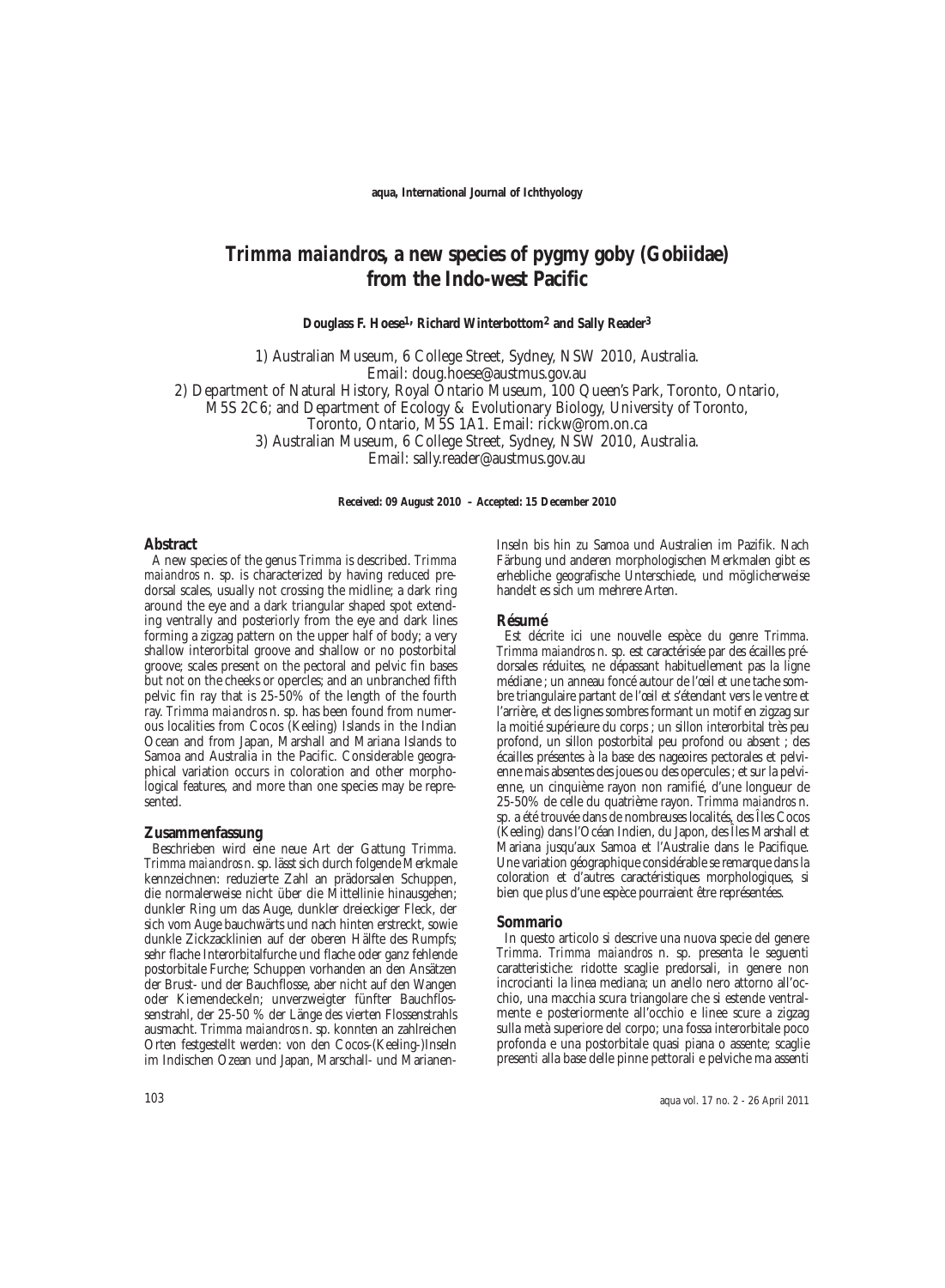sulla guancia e sull'opercolo; infine, il quinto raggio pelvico non ramificato e con una lunghezza pari al 25-50% di quella del quarto raggio. *Trimma maiandros* n. sp. è stata rinvenuta in numerose località tra cui le Isole Cocos (Kee ling) nell'Ocenao Indiano e, nel Pacifico, in Giappone, alle Isole Marshall e alle Isole Marianne fino a Samoa e all'Au stralia. Esistono considerevoli variazioni geografiche nella colorazione e in altre caratteristiche morfologiche tanto che potremmo essere di fronte a più di una specie.

## INTRODUCTION

*Trimma* is a genus of gobies commonly found in large numbers associated with coral reefs. Most species are small, usually less than 30 mm SL in length. It is one of the most speciose genera of gobies with over 85 species (Hagiwara & Winterbottom 2007). The genus is widely distributed in the Indo-Pacific from Africa to Easter Island and from Japan to Australia. Species are found in a variety of habitats on coral reefs, with some species found in depths of around one metre, while others are known from waters as deep as 100 m.

## **METHODS**

Methods follow Hubbs & Lagler (1958) with the exception that lateral scales are counted from the scale overlapping the distal end of the hypural plate anteriorly along the midlateral septum to the axil of the pectoral fin, and transverse scale row counts begin at the scale adjacent to the anus and follow the scale rows posterodorsally to the scale adjacent to the base of the second dorsal fin. Also the last element in the second dorsal and anal fin is counted as a single ray branched to the base. Gill-raker counts were taken on only some specimens to avoid damage to specimens. In most cases only lower raker counts were taken. Values for holotype of the new species are in bold where appropriate. Papillae have been darkened artificially in Fig. 5 to improve clarity. Abbreviations for institutions of the material examined are as follows. Material used in this study are deposited in the following institutions: Australian Museum, Sydney (AMS), Academy of Natural Sciences of Philadelphia (ANSP), Bernice P. Bishop Museum, Honolulu (BPBM), California Academy of Sciences, San Francisco (CAS), Royal Ontario Museum, Toronto (ROM), National Museum of Nature and Science, Tokyo (NSMT, formerly National Science Museum), Museum and Art Gallery of the Northern Territory, Darwin (NTM); Queensland Museum, Brisbane (QM), National Museum of Natural History, Washington (USNM,

formerly United States National Museum) and Western Australian Museum (WAM).

# *Trimma maiandros* **n. sp.**

Figs 1-5, Tables I-II

*Trimma* sp., Hayashi & Shiratori 2003: 44 (Saipan). *Trimma* sp. 2, Senou et al. 2004: 108 (Japan). *Trimma* sp., Yano 1998: 23 (Iriomote I., Japan).

**Material Examined**: Type material all from Great Barrier Reef, Queensland.

**Holotype:** AMS I.20784-050, 20.7 mm SL, male from Yonge Reef, Queensland, (14°37'S, 145°38'E), 1-15 m, AMS party, 1 Dec. 1978.

**Paratypes**: Great Barrier Reef, Queensland: Tijou Reef (13°04'S, 143°57'E): AMS I.20956–020, 18(13-22), 3-12 m, AMS party, 22 Feb. 1979; ROM 40549, 3(20-25), 3-12 m, AMS party, 22 Feb. 1979. Outer reef off Cape Melville (13°56'S, 144°36'E): AMS I.20774-117, 31(10–21), 9 Feb. 1979, AMS party. Yonge Reef: AMS I.20784-022,  $20(15-22)$ , taken with holotype. Eagle I.  $(14°42'S,$ 145°24'E): ROM 39334, 1(22), R. Winterbottom, 19 Sept. 1981. Escape Reef (15°49'S, 145°50'E): AMS I.22574-033, 5(19-23), 3-6 m, AMS party, 22 Oct. 1981; AMS I.22578-062, 5(17-22), 6-10 m, AMS party, 28 Oct. 1981; AMS I.22582–051, 17(11-24), 14-17 m, AMS party, 29 Oct. 1981; AMS I.22616-048, 14(11-22), 5-18 m, AMS party, 2 Nov. 1981, ROM 40606, 5(14-19), 40 m, AMS party, 31 Oct. 1981; ROM 40472, 1(18), 27 m, AMS party, 1 Nov. 1981. Pixie Reef (16°33'S, 145°52'E): WAM P.25322-005, 1(25), G. R. Allen, 3 July 1972. Swains Reefs: QM I.33411, 1(22), Reef 21-484 (21°35'S, 152°22'E), 3-5 m, J. Johnson, 1 Feb. 2001; QM I.33519, 17, (11-23); Reef 21-536 (21°53'S, 152°21'E), 3-5 m, J. Johnson, 6 Feb. 2001. Pompey Group, (21°17'S, 151°31'E): QM I.32046, 5(16-21), 3-5 m, J. Johnson and A. Gill, 13 Mar. 2000.

**Non-type Material: AUSTRALIA**: **Great Barrier Reef, Queensland**: Raine I. (11°36'S): AMS I.20757-081, 10(18-22), 0-20 m. Great Detached Reef (11°43'S): AMS I.20756-094, 1(17), 8 m; ROM 40631, 1(21), 2-8 m. Tijou Reef (13°04'S): AMS I.20779-146, 16(13-22), 25 m. Yonge and Carter reefs (14°32-37'S): AMS I.18740-076, 10(9- 22), 9-12 m; AMS I.19454-060, 1(22), 1-18 m; AMS I.19456-077, 44(11-21), 5-15 m; AMS I.19472-090, 26(9-23), 7-15 m; AMS I.19481-044, 7(14-22), 2-6 m; ROM 39331, 1(17), 8-13 m.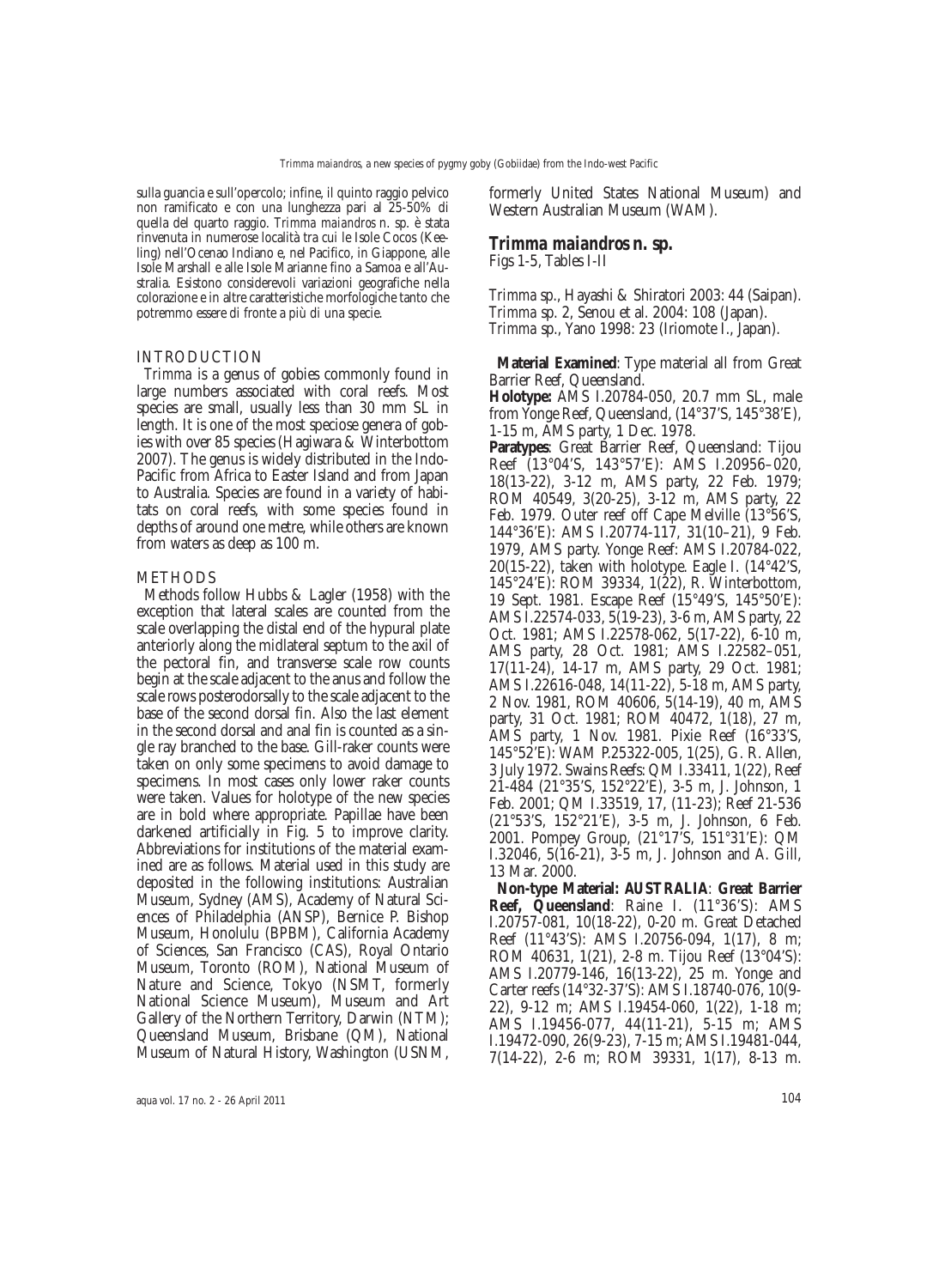|                               | 15 | 16             | 17             | 18 | 19           | <b>Mean</b> |
|-------------------------------|----|----------------|----------------|----|--------------|-------------|
| Japan                         |    |                | 4              | 5  | $\mathbf{2}$ | 17.8        |
| Western Australia             |    | 10             | 19             |    |              | 16.6        |
| Indonesia                     |    | -              |                |    |              | 17.0        |
| Samoa                         |    |                |                | 5  |              | 17.8        |
| <b>Great Barrier Reef</b>     | -  | 14             | $145*$         | 74 |              | 17.3        |
| Fiji                          |    | $\overline{c}$ | 15             | 16 |              | 17.5        |
| Philippines                   |    |                |                |    |              | 17.0        |
| Caroline and Marshall Islands |    |                | 20             |    | -            | 17.0        |
| Solomon Islands               |    |                |                |    |              | 17.0        |
| Vanuatu                       |    |                | $\overline{2}$ |    |              | 16.7        |

**Table I.** Pectoral ray counts in various populations of *Trimma maiandros*.

| Table II. Lower gill raker counts on outer face of first arch in 3 populations of Trimma maiandros. |  |  |  |
|-----------------------------------------------------------------------------------------------------|--|--|--|
|-----------------------------------------------------------------------------------------------------|--|--|--|

| <b>Lower Gill Rakers</b> | 12                       | 13                       | 14 | 15                       | 16                       | 17<br>                   | <b>Mean</b> |
|--------------------------|--------------------------|--------------------------|----|--------------------------|--------------------------|--------------------------|-------------|
| WA                       | -                        | $\overline{\phantom{0}}$ | ∼  |                          |                          |                          | 15.1        |
| GBR                      |                          | 67                       | 39 | $\overline{\phantom{a}}$ | $\overline{\phantom{a}}$ | $\overline{\phantom{a}}$ | 13.3        |
| Fiji                     | $\overline{\phantom{a}}$ | ັ                        | 10 |                          | $\overline{\phantom{0}}$ | $\overline{\phantom{a}}$ | 13.9        |

McGillivray Reef (14°38'S): AMS I.19482-136, 6(11-20), 3-25 m. Lizard I. (14°39-42'S): AMS I.18739-080, 12(11-20), 3-10 m; AMS I.19108- 089, 6(10-21), 1-11 m; AMS I.19473, 4(10-16), 2- 7 m; AMS I.20730-011, 1(18), 20-22 m; AMS I.20762, 1(16), 2-5 m; AMS I.25066, 1(21), 18 m. Escape Reef (15°49'S): AMS I.22573-037, 7(9-21), 14-17 m; AMS I.22580-017, 1(19), 37 m; AMS I.22581-047, 8(12-20), 10-14 m; AMS I.22583- 040, 2(18-19), 29 m; AMS I.22586-061, 14(11- 22), 2-6 m; AMS I.22587-019, 3(18-19), 40 m; AMS I.22612-031, 13(14-21), 20 m; AMS I.22616-048, 14(11-22), 5-18 m; AMS I.22619- 040, 11(12-21), 19-22 m; AMS I.22620--018, 1(21), 38-50 m; AMS I.22621-036, 18(16-21), 5-8 m; AMS I.22633-083, 23(13-20), 2-11 m; AMS I.22634-014, 1(20), 18 m; ROM 40612, 3(15-18). Outer barrier reef off Townsville (17°06'S): AMS I.20965-013, 13(15-19), 10-20 m. Swain Reefs (21°42'S): QM I.33580, 19(12-22), 4.5-6 m. One Tree I. (23°30'S): AMS I.19338-014, 2(12-17), 3-6 m. **Coral Sea**: Osprey Reef (13°56'S): AMS I.25112-032, 1(19), 15 m. Holmes Reef (16°30'S): WAM P.28541-044, 3(17-20), 12-14 m; WAM P.29627-037, 12(15-22), 7-8 m. Herald Cay (16°40'S): WAM P.28537-005, 1(15), 15-25 m. Lihou Reef (17°21'S): WAM P.29640-017, 8(11- 20), 20-21 m; WAM P.29641-007, 5(14-18); WAM P.29642-024, 4(9-18). **Timor Sea, north–western**

**Australia:** Ashmore Reef: WAM P.29047-039, 2(17- 23), 20-25 m. NTM S.12883, 5(14-22). Cartier Reef: NTM S.12883, 5(14-22), 13-14 m. **Western Australia**: Clerke Reef, Rowley Shoals: NTM S.11222-031, 5(17-23), 3–15 m; WAM P.27662- 038, 1(21); WAM P.28021-072, 1(24), 4-10 m; WAM P.28022-061, 1(27), 7-12 m; WAM P.27658- 049, 2(10-13), 2-6 m; WAM P.28022-062, 4(23- 27), 7-12 m; WAM P.28031-029, 1(17), 2-4 m; WAM P.28031-032, 4(13-23); WAM P.27660-027, 1(18); WAM P.27665-029, 1(26). Scott Reef: NTM<br>S.11371-053, 7(15-21), 2-5 m. **JAPAN:** 7(15-21), 2-5 m. **JAPAN:** Ishigaki–Jima I., Ryukyu Is: NSMT-P 49114, 2(15- 19), 12 m; NSMT–P 49119, 2(15-16), 9 m; NSMT-P 49223, 5(12-16), 20 m; NSMT-P 49335, 1(14), 12 m; NSMT-P 49336, 1(16), 12 m; NSMT-P 49435, 2(16-22), 10 m. **PHILIPPINES:** Batanes: USNM 293344 1(20), 9-12 m. **INDONESIA**: Bali: ROM 72413, 1(16), 6 m. Ceram: AMS I.18469-140, 1(11), 0-8 m. **PAPUA NEW GUINEA:** Madang: ROM 66971, 1(14). **VANU-ATU:** Emae: AMS I.17475-052, 3(18-19), 25 m. **SOLOMON ISLANDS**: Guadalcanal, ROM 46036, 4(10-17), 21 m. Savo: AMS I.17491-042, 1(15), 10 m. **FIJI:** Bay of Islands: AMS I.18354- 057, 4(19-24), 6 m. Great Astrolabe Reef: ROM 46088, 12(18-22), 10-15 m; ROM 46089, 1(17), 3-10 m; ROM 46090, 2(11-13), 20 m; ROM 46091, 6(12-17), 4-6 m; ROM 46092, 3(11-17),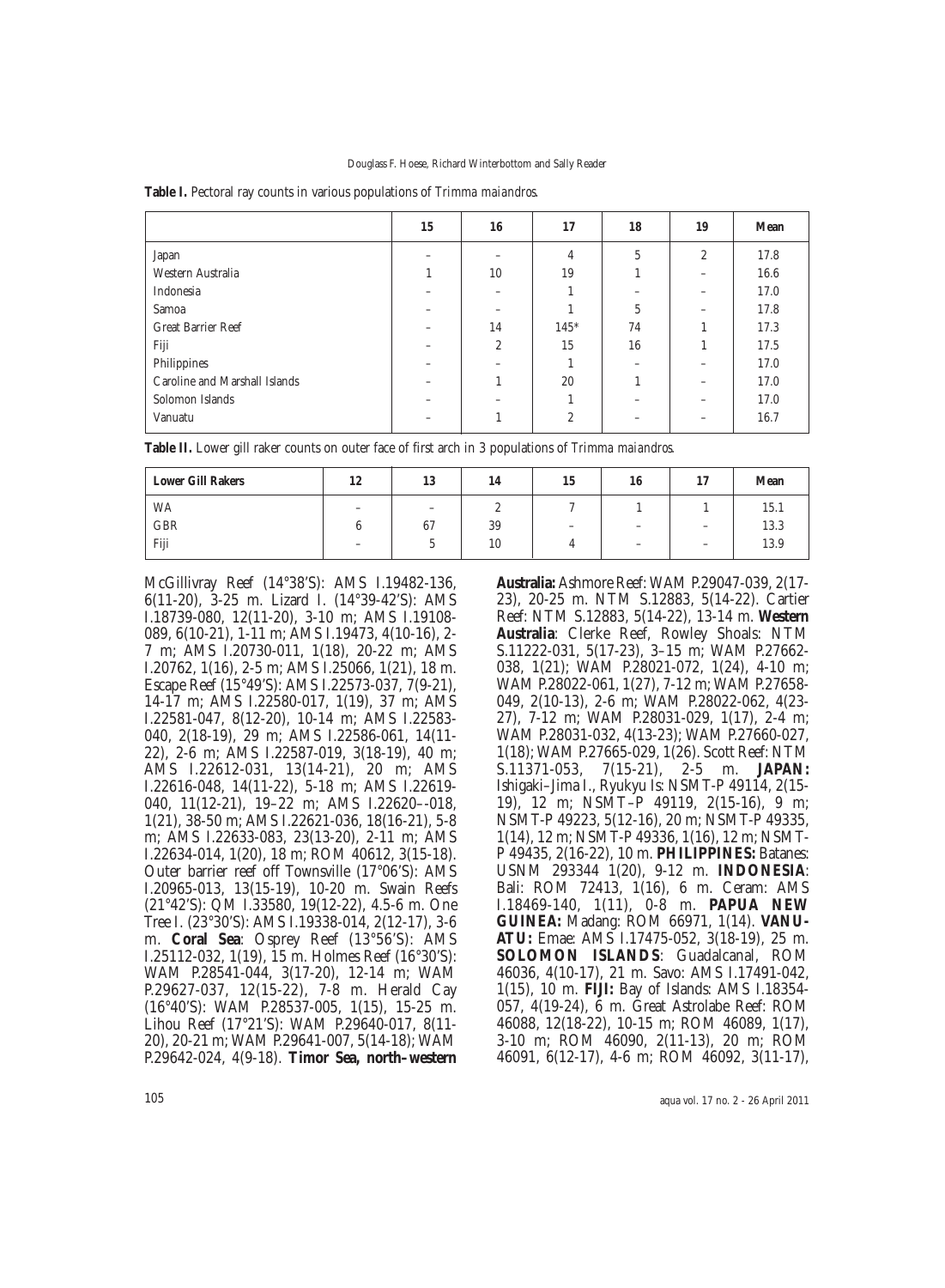10-15 m; ROM 46093, 2(15-16), 6-10 m; ROM 46094, 11(13-18), 1-3 m; ROM 46095, 2(16-18); ROM 46096, 6(10-15), 10-20 m; ROM 46097, 4(13-19); ROM 46098, 2(16-18); ROM 991CS, 4(15-21). Nairai I.: ROM 46087, 1(12), 7-11 m. Suva Harbour: ROM 46099, 2(16-17), 6-10 m; ROM 46100, 1(8), 0-1 m. Yasawa Group: ROM 46101, 1(17), 18-21 m; ROM 46102, 1(14), 0-11 m; ROM 46103, 1(17). Rotuma: USNM 283049, 3(10-19); USNM 284522, 1(19). **TONGA**: Euakafa I.: ROM 60679 6(14-19), 14-15 m. **NEW**

**CALEDONIA:** Ua I.: ROM 64351, 1(25), 0-11 m. **CAROLINE ISLANDS**: Ulithi Atoll: BPBM, 3(13-19), 9 m; Truk: BPBM, 4(14-20), 6-12 m; Kapingamaringi Atoll: CAS 60026, 2(16-16), 0-6 m; Ponape: USNM 223192, 1(18), 0-17 m; Senyavin I.: USNM 298767, 12(9-15), 0–24 m; Palau, Main I. BPBM, 1(22), 6-12 m; ROM 74800, 4(11-17), 6-9 m; ROM 74975, 1(18.5); ROM 76072, 1(9), 14-25 m; ROM 76073, 1(16), 18-34 m; ROM 76074, 1(14), 15–24 m; ROM 76075, 1(16), 3-7 m; ROM 76425, 3(9-15), 15-21 m;



**Fig. 1.** Freshly collected holotype of *Trimma maiandros*, AMS I.20784-050, 20.7 mm SL, male. Photo by D. Hoese.



**Fig. 2.** Freshly collected specimen of *Trimma maiandros* from Yonge Reef, Queensland, AMS I.19454-060, 20 mm SL. Photo by D. Hoese.



**Fig. 3.** Freshly collected specimen of *Trimma maiandros* from Palau, ROM 74975, 18.5 mm SL, male. Photo by R. Winterbottom.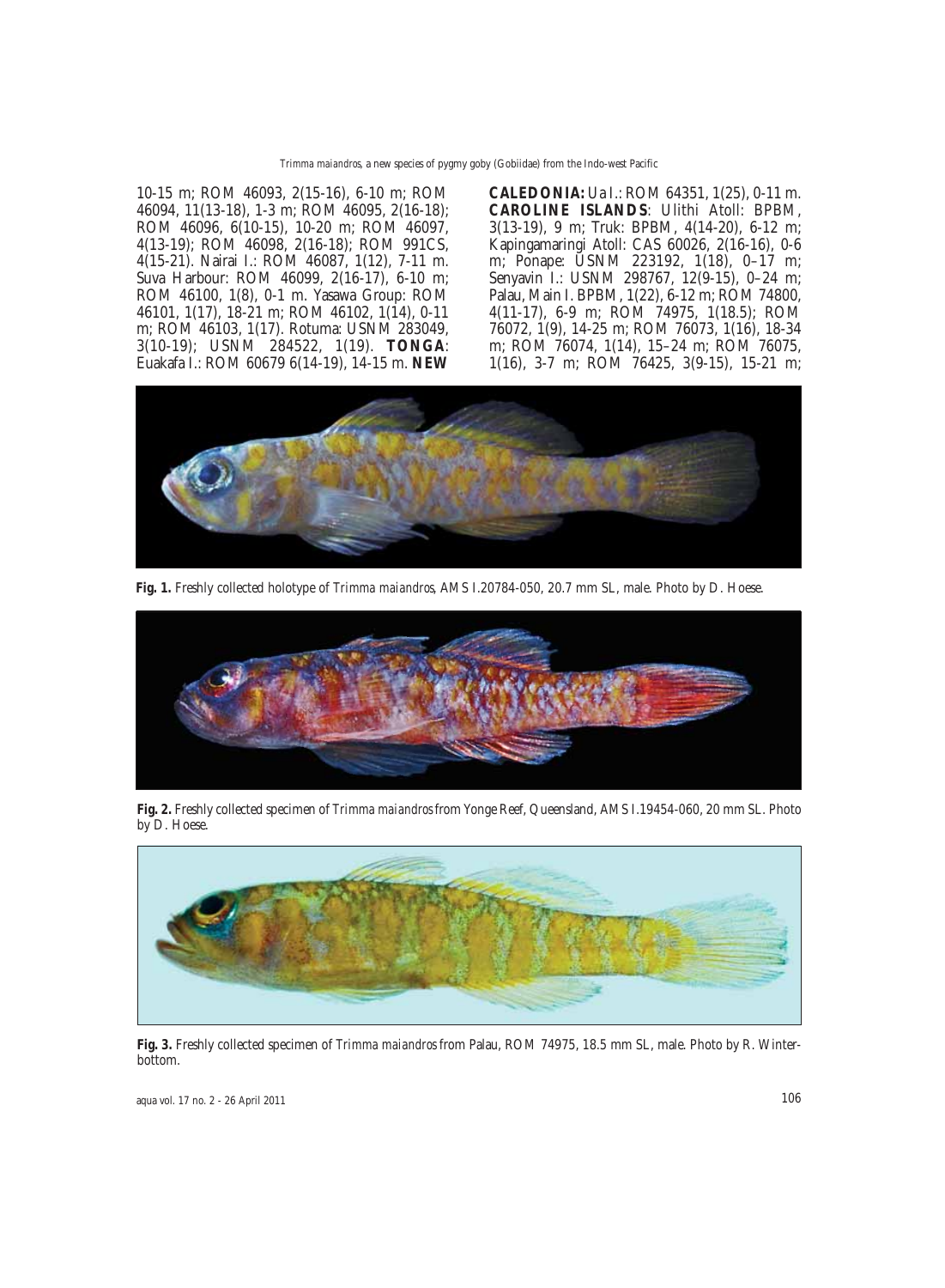ROM 76448, 3(10-18), 0-9 m; ROM 80340, 2(14- 18), 25-41 m; ROM 80345, 1(15), 20-34 m; ROM 80448, 4(10-18), 5-18 m; ROM 80461, 9(15-19), 7-17 m; ROM 80483, 1(14), 5-12 m. Palau, Southwest I: ROM 83312, 1(9), 0-20 m. **MARIANA ISLANDS:** Guam: BPBM, 1(20), 37-55 m; AMS (formerly UG 6647) 2(20-21), 3-8 m. **MAR-SHALL ISLANDS:** Enewetak: BPBM 15074, 2(18-18); BPBM 22382 3(17-18). **AMERICAN SAMOA**: Tutuila I.: AMS I.21996-002, 6(18-20), 27 m.

**Diagnosis:** A species of *Trimma* with predorsal partly scaled, midline naked or partly naked, cycloid scales at sides of nape reaching to above a point between posterior margin of operculum and eyes; cheek and operculum naked; pectoral base usually fully scaled, posterodorsal 2 scales slightly enlarged; prepelvic covered with small cycloid scales in 5–6 rows; interorbital narrow, with moderate groove; no groove or very shallow groove behind eyes (shallow between eyes and absent behind eyes in juveniles); low distinct ridge at posterior end of interorbital; gill opening extending forward to below posterior margin of pupil; nape crest low from first dorsal origin to above posterior opercular margin, extending into shallow median groove; groove extending to just behind eyes; pectoral rays unbranched or with 1-5 rays branched at extreme tips; fifth pelvic ray unbranched, rest of rays with 2 terminal tips; second dorsal rays usually I,9; anal rays usually I,8; pelvic fins largely separate, connected only at base; fins widely separate, distance between 2 fins greater than base of single pelvic fin; pelvic scale covering membrane; fifth ray about one-fourth to one-half length of fourth ray; dark brown spot or bar extending posteroventrally from eye, body with irregular brown interconnecting bars, forming zigzag pattern.

**Description:** Based on over 300 specimens. First dorsal  $\bar{V}(1)$ , **VI**(291), **VII**(1); second dorsal I,8(28), **I,9**(302), I,10(4); anal I, 7(5), **I,8**(317), I,9(11), pectoral rays 15-19 (see Table 1); segmented caudal rays 16(6), **17**(206), 18(4); branched caudal rays 10(1), 11(150), **12**(18), 13(5); predorsal scale count **0**(180), 1(6), 2(1), 3(6), 4(2), 5(3); longitudinal scale count 22(15), **23**(125), 24(114), 25(15); transverse scale count (TRB) 6(8), **7**(186), 8(11); gill rakers on outer face of first arch (see Table II)  $2+1+12(1)$ ,  $3+1+11(5)$ ,  $3+1+12(31)$ ,  $3+1+13(8)$ ,  $3+1+14(1)$ ,  $4+1+11(1)$ ,  $4+1+12(15)$ ,  $4+1+13(6)$ ,  $4+1+14(2)$ ,  $5+1+14(1)$ ; pterygiophore formula 3(22110); vertebrae 10+16 (3).

Head slightly compressed, eyes dorsolateral, head depth slightly greater than width at preopercular margin. Anterior nostril at end of tube just above upper lip; posterior nostril with raised rim, 1 nostril diameter from anterior and 2-3 nostril diameters from eye. Nasal sac elevated. Postorbital length about equal to distance from tip of snout to posterior end of eye. Snout short, rounded in dorsal view, slightly convex in side view. Anterior margin of jaws in line with middle of eye in adult; posterior end of jaws under or just behind anterior margin of eye in adult, behind anterior margin by up to one-fifth pupil diameter of eye in juveniles (< 15 mm SL).



**Fig. 4.** Underwater photo of *Trimma maiandros* from Grotto, Saipan, 15-18 m. Photo by H. Kimura.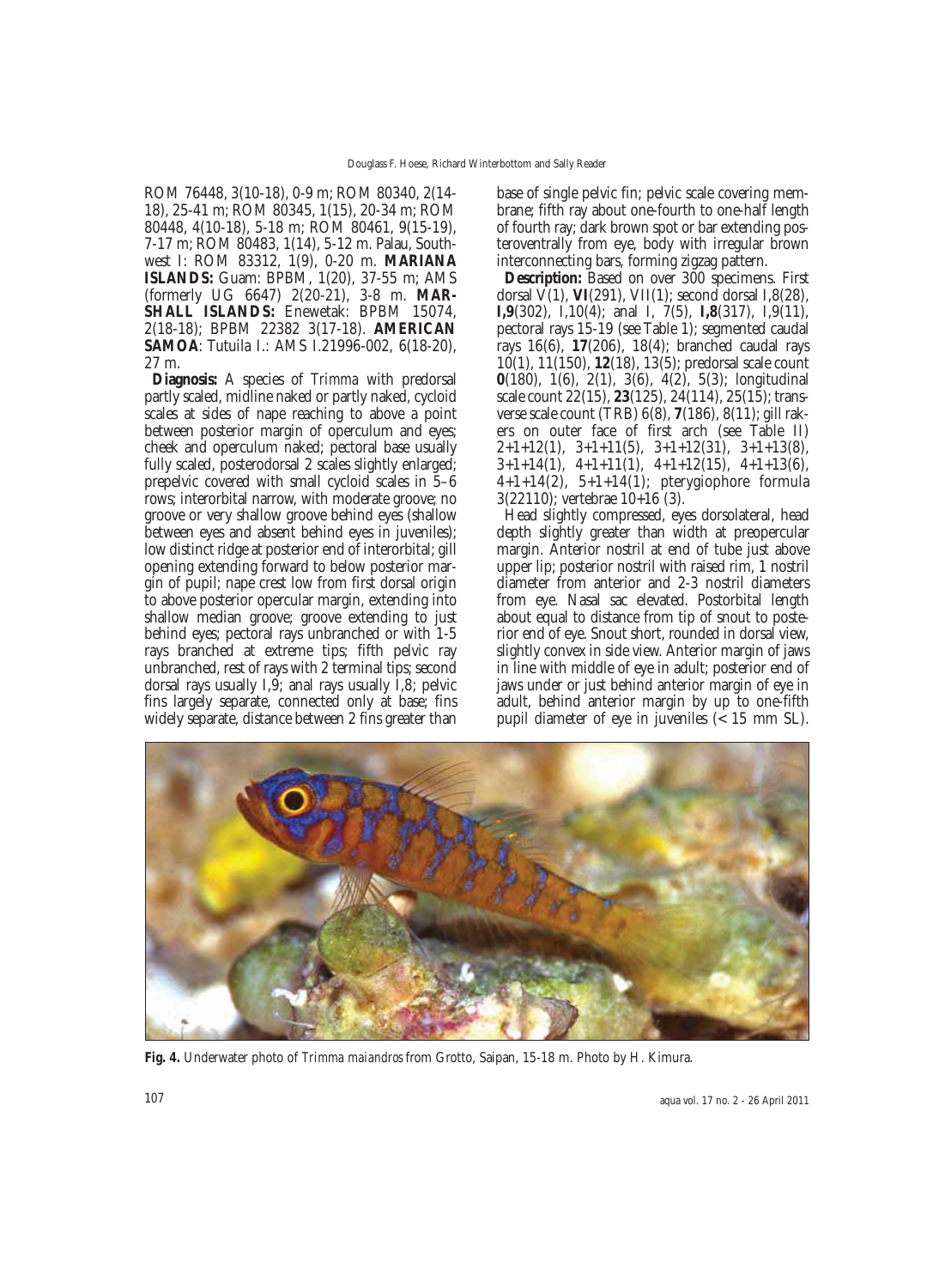Suborbital region between eye and upper lip narrow, about one-third pupil diameter in juveniles to almost half pupil diameter in adults. Cheek slightly bulbous. Mouth very oblique, jaws forming an angle of 45- 50° with body axis. Gill rakers on outer face of first arch slender, longer than gill filaments; rakers on inner face of first arch and rakers on other arches denticulate at distal tip. Cephalic sensory papillae a reduced transverse pattern as in Figure 5b, rows *b* and *d* (of Sanzo 1911) moderately developed and consisting of 5-6 small papillae each. Tongue tip truncate to slightly emarginate. Teeth conical and slightly curved. Teeth in outer row of upper jaw wide-set and enlarged; 1-3 inner rows of small teeth tapering laterally to 1 row; innermost row teeth slightly larger than teeth in middle rows. Teeth in outer row of lower jaw wide-set, enlarged, reaching to anterior half of jaw, with single tooth at angle of dentary on each side largest; 1-3 inner rows of small teeth; innermost row slightly enlarged; teeth just behind angle of jaw slightly larger than other teeth in row. Second and third spines of first dorsal fin subequal, none filamentous. First segmented ray of second dorsal fin usually unbranched, other rays



**Fig. 5.** Head of *Trimma maiandros* based on ROM 80448, 15.5 mm SL from Palau. **A**. dorsal view. **B**. lateral view. Photos by R. Winterbottom, image modification by D. Hoese.

branched. First segmented ray of anal fin usually unbranched, other rays branched, anterior branch of last ray branched once and posterior branch not subsequently branched. Caudal fin with rounded to truncate margin (upper rays often longer than ventral rays). Operculum and cheek without scales, midline of nape usually naked, but sometimes with 1-5 rows across midline anteriorly, sides of nape scaled to point above posterior end of operculum to posterior end of eye; pectoral base covered with 6-9 cycloid scales in 2 vertical and 4 horizontal rows, posterodorsal 2 scales slightly enlarged, scales often missing in preserved specimens; prepelvic area largely scaled in 5-6 rows of cycloid scales. First haemal arch not expanded, abdominal/caudal vertebral transition of Type B (Winterbottom & Zur 2007: Fig. 3B).

Color of freshly collected material from Great Barrier Reef (based on photos of specimens from Yonge Reef, Raine Island, One Tree Island and Lizard Island, see Figs 1 and 2). Head and body an overall blue or bluish-gray; cheek with yellow or yellowishorange vertical bar at posterior end of preoperculum; oblique yellow to reddish orange stripe above upper lip; yellow to reddish-orange vertically elongate bar (width slightly less than pupil diameter) immediately behind eye; narrow yellow or yellowish-orange vertical bar at upper posterior end of operculum; body with 6 yellow to reddish orange irregularly shaped spots along back from just before first dorsal fin to end of second dorsal fin; midside of body with 6 yellow to reddish-orange irregularly shaped bands below interspaces of upper spots; series of small vertically elongate yellow to reddish-orange irregularly shaped spots on belly and above anal fin; rarely with midside bands connecting to lower spots; blue to bluish-gray interspaces between dorsal spots and midside spots forming zigzag pattern; caudal peduncle with 3 oblique yellow to reddish-orange bands, sometimes X-shaped; dorsal fins with thin (less than half pupil diameter) yellow stripe just above base and fainter yellow stripe just below distal tip of fins; anal fin with yellow to red pigment on basal twothirds to three-quarters of fin; caudal fin with yellow to red pigment covering all of fin except distal margins; pelvic and pectoral fins white to translucent.

Color of freshly collected material from Chesterfield Bank, Coral Sea, Palau, Enewetak, Fiji, Samoa and New Caledonia. Similar to fish from Great Barrier Reef, but with yellow to reddish-orange bars on midside more extensive, often connecting to dorsal spots and continuous with ventral spots, forming vertical bands and cheek and opercular vertically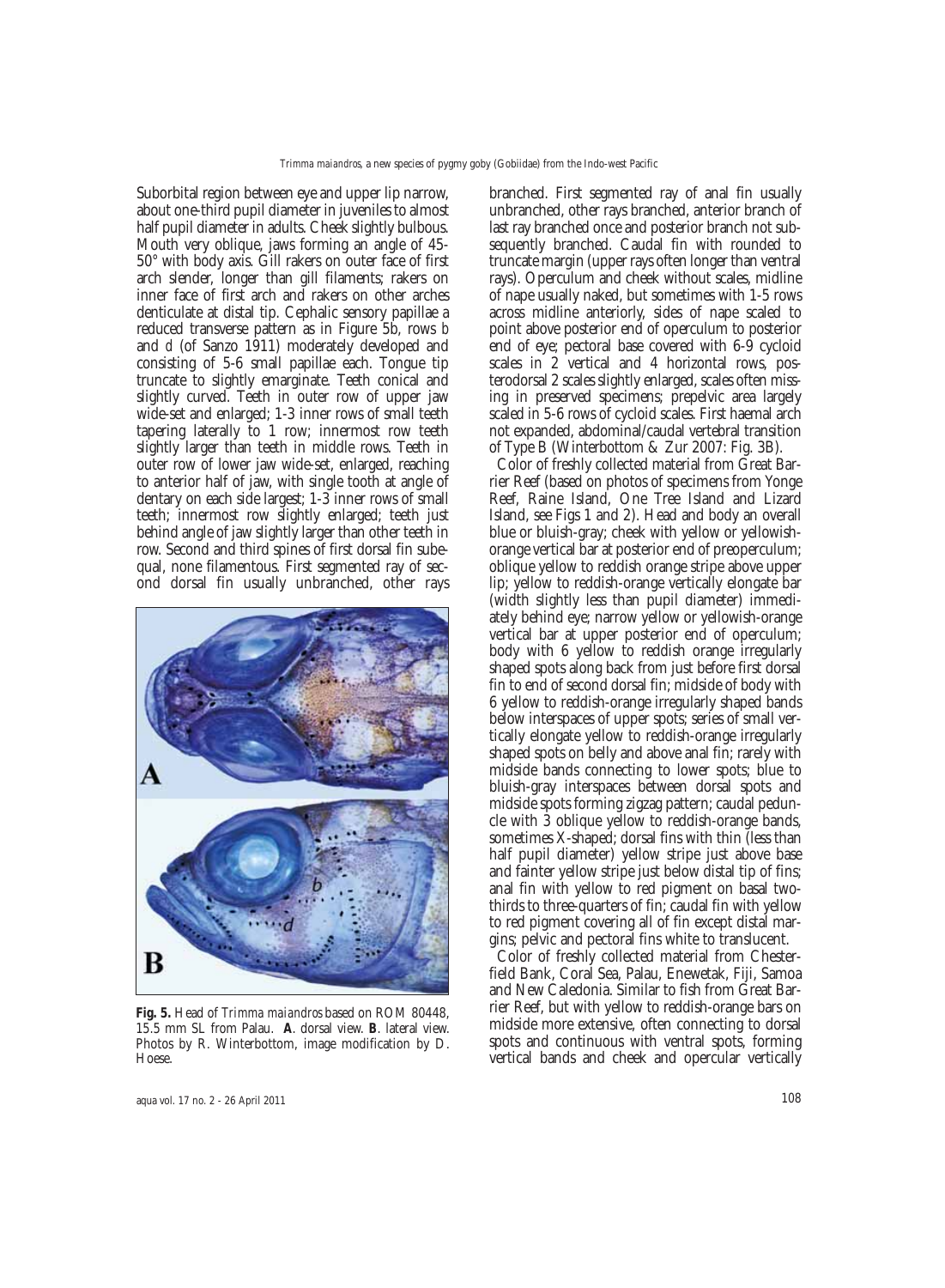elongate spots larger, width greater than pupil diameter (Fig. 3).

Colour in life (from slides of individuals from Guam and Saipan, Fig. 4; note that coloration differences suggest these could be a separate species, photos are not available of live specimens from Australia): Head with iridescent blue surrounding eye, extending dorsoposteriorly from eye onto cheek; iridescent blue forming zigzag pattern onto posterior head and body; cheek with yellow or yellowishorange vertical bar covering posterior third of preoperculum; oblique yellowish-orange stripe above upper lip; yellowish-orange vertically elongate bar (width slightly greater than pupil diameter) immediately behind eye; broad yellowish-orange vertical bar at posterior end of operculum, broader dorsally; body with 6 yellowish-orange oval spots along back from just before first dorsal fin to end of second dorsal fin; midside of body with 6 yellowish-orange vertical bands below iridescent blue interspaces of upper spots, extending below and just above anal fin; iridescent blue to bluish-gray interspaces between dorsal spots and midside spots forming zigzag pattern; caudal peduncle largely yellowish-orange bands, with narrow, irregularly shaped iridescent vertical or oblique lines, fins largely translucent, faint yellowishorange stripe near base of dorsal fins and caudal fin with yellowish-orange over most of fin.

Color in alcohol: Dark shaped triangular mark behind eyes; series of large diamond-shaped marks on sides. Head with bar from eye to operculum and light area at end of operculum and sometimes on operculum; light spot at middle of pectoral base.

**Distribution and Habitat**: The species is known from the Cocos (Keeling) Islands in the Indian Ocean to Samoa and the Marshall and Mariana Islands in the east and from the Ryukyu Islands to the Great Barrier Reef, Australia and reefs in the Timor Sea off Western Australia. The species is found in depths of 1-55 m. On the Great Barrier Reef the species is found on mid to outer barrier reefs, but is much more common on outer barrier islands and islands in the Coral Sea.

**Etymology:** Named for Maiandros (Gr.), the god of the winding Maeander River in Phrygia (currently the Büyük Menderes River in Turkey), son of Oceanus and his sister Tethys, and origin of the English word "meander", a winding, crooked, or involved course, in allusion to the zigzag pattern of grey to blue lines on the body; treated as a noun in apposition.

**Remarks:** The species shows considerable geographical variation and it is possible that more than one species is involved. The dark band below the eye (formed by the interspace between the yellow or reddish-orange spots on the cheek) is narrow in material from the north Pacific (extreme at Guam and Enewetak) and broadest in specimens from the Great Barrier Reef and Coral Sea. In specimens from the Great Barrier Reef, the orange bar on the preoperculum is much narrower than in specimens from other areas, although specimens from the Coral Sea have a broad bar, similar to that in specimens from non-Australian localities. Similarly the yellow to reddish-orange midside bands are more extensive in non-Australian localities, but some specimens from Australia are similar in this feature to specimens from other localities. Those specimens with the more extensive midside bands from the Great Barrier Reef have narrow cheek bars as in other Australian specimens. Specimens from the Coral Sea and Great Barrier Reef have the predorsal scales absent from the midline. The scales usually extend to above the posterior end to middle of operculum, but sometimes as far forward as posterior preopercular margin. Specimens from below 30 m tend to have the predorsal scales ending above the posterior preopercular margin, while those from shallower water usually have the scales extending to near the posterior preopercular margin. Juveniles below 12 mm SL have few or no predorsal scales. In most specimens from Western Australia and non-Australian localities only the midline of the nape is naked and the scales reach to or near to the eye. In specimens from Samoa and in some specimens from Western Australia the scales cross the midline behind the eyes, but the midline area before the first dorsal origin is naked. Specimens from off Western Australia tend to average fewer pectoral rays (Table I) and higher gill-raker counts (Table II) than specimens from the Great Barrier Reef and Fiji. Pectoralray counts do not show broad-scale geographical variation. Too few specimens and photos of freshly collected specimens are known from most localities, precluding more detailed comparisons. An analysis of the CO1 gene of three specimens from Palau and a single specimen from the Great Barrier Reef revealed a difference of about 27% between the two localities, suggesting that considerable further research is needed on this species or species complex. Because of the large variation in several features, only material from the Great Barrier Reef is included in the type series.